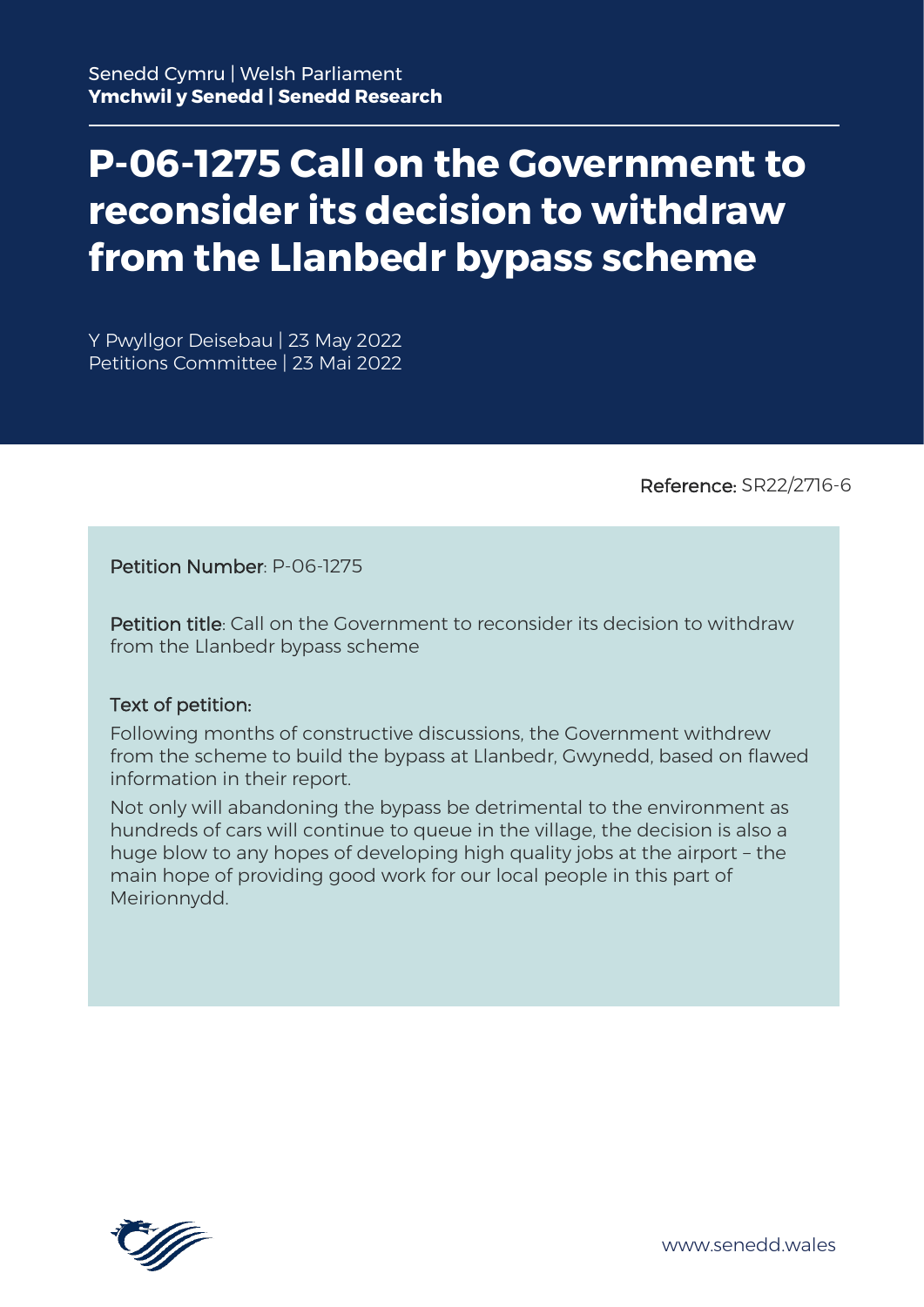## 1. Background

#### Roads review panel

In June 2021 in a [statement to Plenary,](https://record.assembly.wales/Plenary/12317#A66072) the Deputy Minister for Climate Change announced that a [roads review panel](https://gov.wales/roads-review-panel) would be established to review planned Welsh Government road investments. The Deputy Minister announced a pause on all new road schemes while the existing pipeline of schemes is reviewed, except in cases where "there are currently diggers in the ground".

[Membership](https://gov.wales/roads-review-panel/membership) of the panel and its [terms of reference](https://gov.wales/roads-review-panel/terms-reference) were subsequently published in September 2021.

The panel is tasked with reviewing the Welsh Government's pipeline of road investment to ensure alignment with priorities set out in the [Wales Transport](https://gov.wales/llwybr-newydd-wales-transport-strategy-2021)  [Strategy](https://gov.wales/llwybr-newydd-wales-transport-strategy-2021) (WTS), including the sustainable transport hierarchy.

In February 2022 the panel [published its initial report,](https://gov.wales/wales-roads-review-initial-panel-report-html) setting out the criteria it will use to review each scheme along with a list of the schemes [within the scope of](https://gov.wales/wales-roads-review-initial-panel-report-html#section-90300)  [the review.](https://gov.wales/wales-roads-review-initial-panel-report-html#section-90300) It aims to publish its final report setting out recommendations on whether each scheme should proceed this Summer.

### Llanbedr Bypass

At the time the panel was established, the Welsh Government asked it to provide [a specific view on the Llanbedr bypass scheme](https://gov.wales/roads-review-panel/terms-reference#section-79680) within 4 weeks. This was due to the pressing nature of the scheme's timetable [linked to European funding](https://record.senedd.wales/Plenary/12492#C385058)  [deadlines.](https://record.senedd.wales/Plenary/12492#C385058)

The scheme was [granted planning permission](https://www.bbc.co.uk/news/uk-wales-51738040) in March 2020 and involved creating a bypass to the west of Llanbedr to ease traffic through the village, along with improving access to Llanbedr Airfield.

Given its request for the panel to review the scheme within 4 weeks, the Welsh Government requested the panel focus on two key questions:

> Has sufficient consideration been given to non-transport solutions and solutions other than those increasing private car capacity on the road network?; and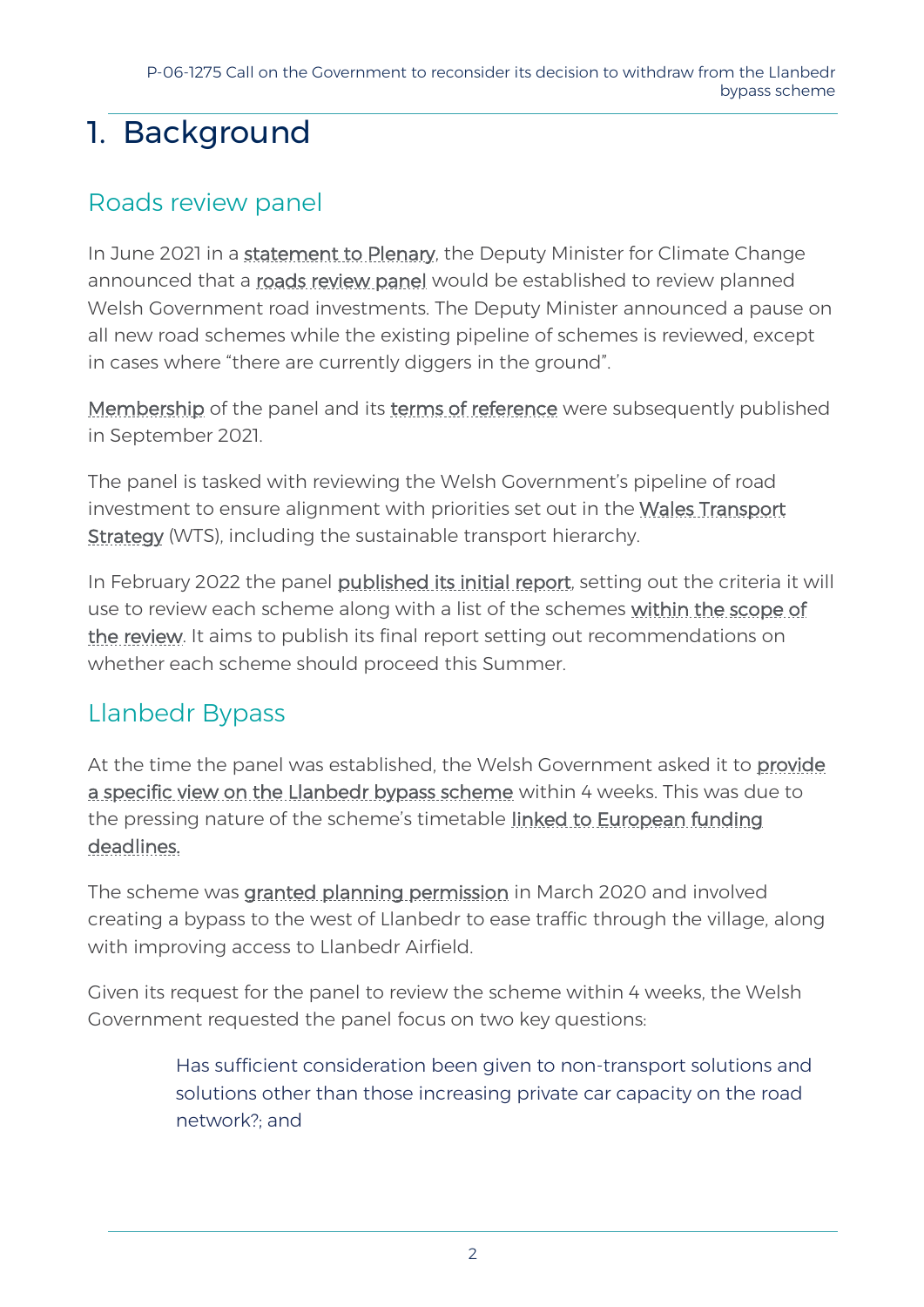P-06-1275 Call on the Government to reconsider its decision to withdraw from the Llanbedr bypass scheme

Has sufficient consideration been given to whether the road proposal will lead to increased CO2 emissions on the road network, or cause significant impediment to achievement of… decarbonisation targets?

The Welsh Government acknowledged "this quick view may not benefit from the inputs of the full panel".

In November 2021 the panel [published its findings](https://gov.wales/roads-review-panel-llanbedr-access-road-and-bypass-html) concluding the scheme does not align with the WTS and therefore should not be taken forward.

The Deputy Minister accepted the panel's [recommendation](https://gov.wales/written-statement-road-review-llanbedr-access-road) and announced the Welsh Government would not support any further work on the scheme. The Deputy Minister also stated he was:

> …committed to providing funding for the development and implementation of an alternative package of measures to address the negative impact of traffic in Llanbedr and in other villages on the A496, whilst also encouraging modal shift and reducing CO2 emissions. The package can also consider access requirements to the airfield to support associated developments.

### 2. Welsh Government action

In his letter to the Chair dated 6 May 2022, the Deputy Minister states he will not amend his decision on the matter.

The letter outlines that Welsh Government officials and Transport for Wales (TfW) are working with Gwynedd Council to consider sustainable transport options and that community engagement events will be held to gather local views on alternative options.

In February 2022 it was announced that Lord Burns would lead the North Wales [Transport Commission](https://gov.wales/lord-burns-lead-north-wales-transport-review) and develop recommendations for transport projects across north Wales.

### 3. Welsh Parliament action

In November 2021, Mabon ap Gwynfor MS [raised the issue](https://record.senedd.wales/Plenary/12491#C384335) of access to services in villages like Llanbedr with the Minister for Climate Change, Julie James. The Minister stated: